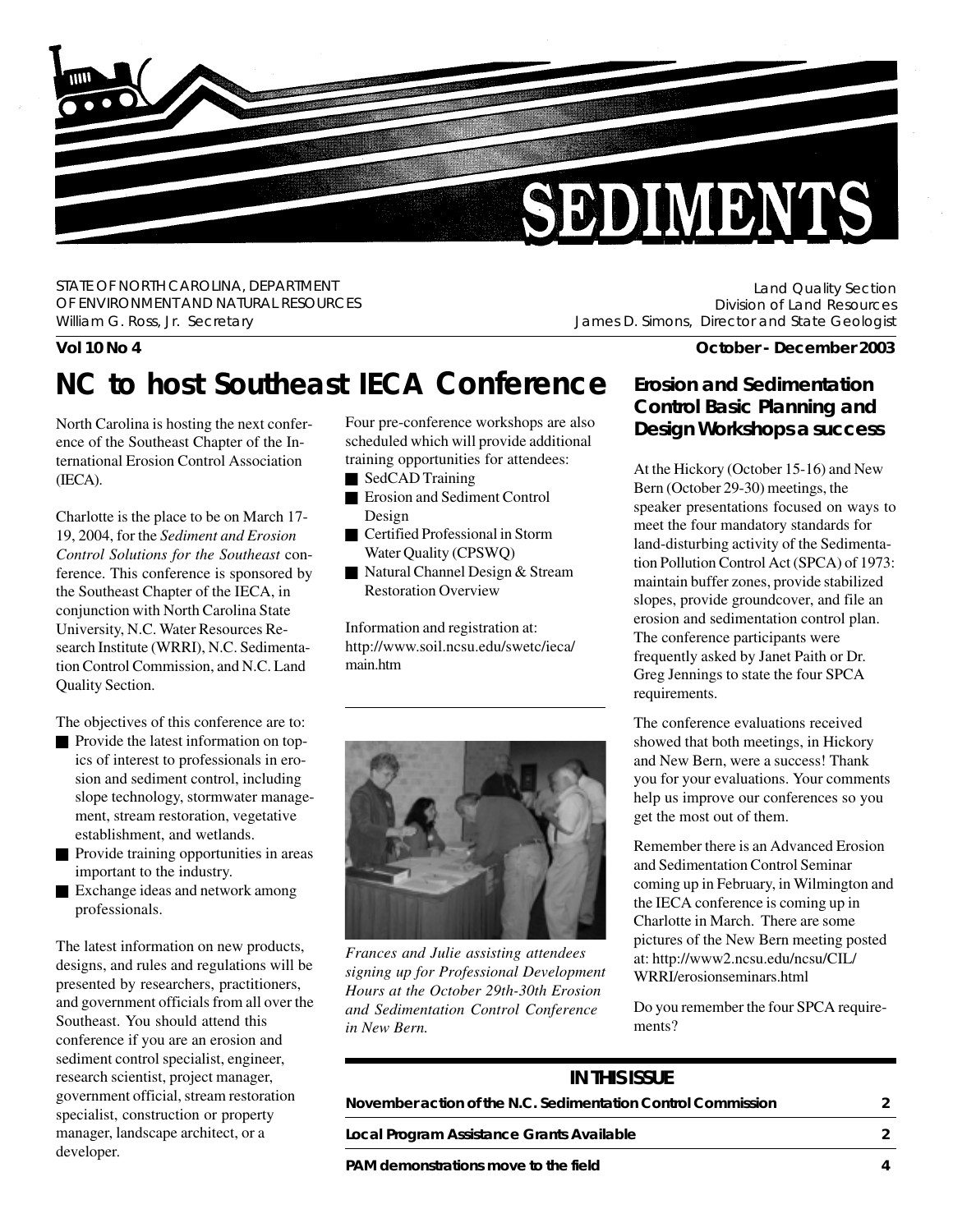# **September action of the North Carolina Sedimentation Control Commission**

At its regular meeting on November 5, 2003, the N.C. Sedimentation Control Commission (SCC) took the following action:

Approved continuing the delegation of authority to implement the Sedimentation Pollution Control Act (SPCA) to the N.C. Department of Transportation. The unanimous vote to continue the delegation occurred after a lengthy discussion of the annual review of the DOT delegation. The staff review found a number of highway construction sites to be out of compliance (Sugar Hill Road in McDowell County, US 23 Business in Haywood County, US 64 widening project in Washington County, and the US 64 Knightdale Bypass in Wake County). In the case of the U.S. 64 Knightdale Bypass, Land Quality Section Chief Mell Nevils had taken the unprecedented action of issuing a Notice of Violation (NOV) during the annual review inspection. Problems on the Knightdale Bypass had been reported by the Raleigh *News & Observer*, and DOT had ordered work stopped on the project until problems with erosion and sedimentation control were corrected. DOT officials present apologized for allowing the problems to occur and pledged to give closer attention to design-build projects such as the Knightdale Bypass to prevent such

problems in the future. DOT also agreed to implement a list of staff recommendations to improve the DOT delegation.

- Approved revisions to the application form and application requirements for local governments applying for grants from the Local Program Assistance Fund. The primary change was to decrease the contract period from 18 months to 12 months. (See grant announcement below.)
- Adopted a resolution proposed by Commissioner Joe Rudek to clarify the SCC's role in approving changes to local government ordinances that govern local erosion and sedimentation control programs. The resolution states "future votes by the Commission on the appropriateness of local sediment and erosion control ordinances adopted by a local government with a delegated local program shall be based upon a determination that the ordinance at least meets or exceeds the minimum requirement of this Act [SPCA] as portrayed by the model ordinance."
- Adopted dates for the Commission's meetings in 2004: February 18, May 5, August 4, and November 3.

## **Local Program Assistance Grants Available**

It is anticipated that the N.C. General Assembly will again appropriate funds to aid local governments in starting or enhancing local erosion and sedimentation control programs.

Funds will be available July 1, 2004, or when the State budget is passed, whichever is later. Priority will be given to local governments starting new programs. Funds will be available in the form of 12-month contracts.

Contract application guidelines and an application form are available on the N.C. Land Resources web site at http://www.dlr.enr.state.nc.us/forms/. Application deadline is January 12, 2004, by close of business. Questions should be directed to Sonya Avant, Assistant State Sediment Specialist, at (919) 733-4574.



*SEDIMENTS Vol 10, No 4 October - December 2003*

*SEDIMENTS* is published quarterly by the N.C. Sedimentation Control Commission to provide information and assistance to the regulated community and to facilitate communication among personnel of state and local erosion and sedimentation control programs.

Send comments to Janet Paith, NCDENR-Land Quality, 1612 Mail Service Center, Raleigh, NC 27699- 1612. Email: Janet.Paith@ncmail.net. Send change of address to WRRI, Box 7912, North Carolina State University, Raleigh, NC 27695-7912 (919/515-2815; water\_resources @ncsu.edu). Fifty-nine hundred copies of this newsletter were printed at a cost of \$1,433.80 or 24 cents per copy.

Personnel of the Land Quality Section of the N.C. Department of Environment and Natural Resources provide information and assistance for implementation of the N.C. Erosion and Sedimentation Control Program. For assistance, please contact the Regional Engineer or the Raleigh headquarters listed below:

> Richard Phillips, P.E. Interchange Bldg, 59 Woodfin Place Asheville, NC 28801 (828) 251-6208

Gerald Lee, CPESC 225 Green Street, Suite 714 Fayetteville, NC 28301 (910) 486-1541

Doug Miller, P.E. 919 N. Main Street Mooresville, NC 27115 (704) 663-1699

John Holley, P.E., CPESC 3800 Barrett Drive, Suite 101 Raleigh, NC 27609 (919) 571-4700

Pat McClain, P.E. (Acting) 943 Washington Sq. Mall Washington, NC 27889 (252) 946-6481

Dan Sams, P.E. 127 Cardinal Dr., Ext. Wilmington, NC 28405-3845 (910) 395-3900

Matt Gantt, P.E. 585 Waughtown St. Winston-Salem, NC 27107 (336) 771-4600

Mell Nevils, P.E., CPESC Raleigh Headquarters 512 N. Salisbury St., 1612 Mail Service Center Raleigh, NC 27699-1612 (919) 733-4574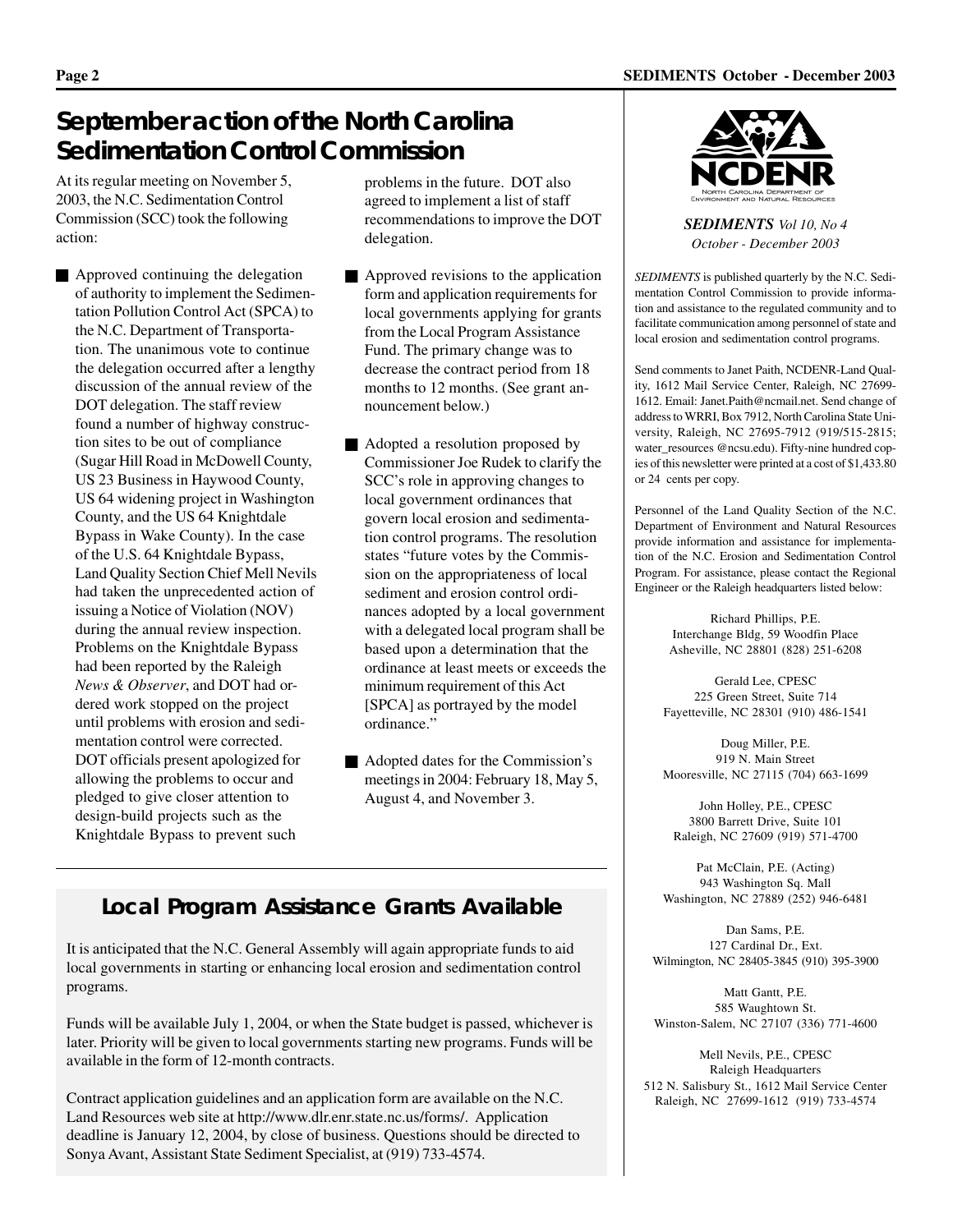#### The North Carolina Sedimentation Control Commission

The Sedimentation Control Commission (SCC) was created to administer the Sedimentation Control Program pursuant to the N.C. Sedimentation Pollution Control Act of 1973 (SPCA). It is charged with adopting rules, setting standards, and providing guidance for implementation of the Act. The composition of the Commission is set by statute to encompass a broad range of perspectives and expertise in areas related to construction, industry, government, and natural resource conservation and quality. All members are appointed by the Governor and serve three-year terms, except for the Director of the Water Resources Research Institute of The University of North Carolina, who serves as long as he remains Director. The chairman of the SCC is named by the Governor.

Chairman: Kenneth H. Reckhow Durham Director of Water Resources Research Institute

Commissioners:

W. T. "Buzz" Bryson Cary Rep. N.C. Public Utilities

Hugh J. Franklin Marion Rep. N.C. Mining Com.

Phillip Ray Gibson Cullowhee Non-governmental conservation representative

> J. Wendell Gilliam Raleigh Rep. NCSU Dept. of Soil Science

Gregory D. Jennings Raleigh Rep. N.C. Environmental Management Com.

Grover McPherson Winston-Salem Rep. N.C. Soil and Water Conservation Com.

Joseph Rudek Hillsborough Non-governmental conservation representative

Kyle Sonnenberg Southern Pines Rep. Association of County Commissioners/ N.C. League of Municipalities

Ralph Stout Greensboro Rep. Carolinas Associated General Contractors

Mark A. Taylor Greensboro Rep. Professional Engineers of N.C.

F. Roger Watson Asheville Rep. N.C. Home Builders Association

A delegation of eight Russian ecologists visited the NC Department of Environment and Natural Resources to learn about the overseeing of regulations regarding air, water, and land quality. The visit was sponsored locally by Friendship Force and by the Open World Program– the only exchange program housed in the Legislative branch of the



United States government. The program brings emerging Russian leaders to the United Stated for a 10-day training program. Alison Davidson and Mike Goodson of the Asheville Regional Office represented the Land Quality Section.

# **Personnel Changes**

**Alan Cook** is the new Environmental Technician in the Fayetteville Regional Office.

- **Doug Jones** is the new Assistant Regional Engineer in the Mooresville Regional Office.
- **Wayne Watkins** is the new Environmental Technician in the Asheville Regional Office.

### **Stormwater: Emerging Issues for Local Communities**

 April 19-21, 2004, The Grove Park Inn, Asheville, North Carolina. Sponsored by: North Carolina State University, WRRI, NC Department of Environment and Natural Resources, and US EPA. Information at: http://www.soil.ncsu.edu/swetc/ stormwaterconf/main.htm.

# **Sediment and Erosion Control Course Latest Information with Hands-on Demonstrations May 7, 2004**

### **Sediment & Erosion Control Research & Education Facility Raleigh, North Carolina**

The stewards and watchdogs of environmental quality in North Carolina have recently focused their attention on sediment and erosion control at construction sites, often in the form of complaints and lawsuits. If you are a property owner, developer, designer or landscape architect, contractor, site foreman, or in environmental code enforcement, you need to know about technologies that will make your effort more effective, timely and less costly. This oneday workshop will provide you with the latest in technology. The field demonstrations will bring you together with experts in the field as well as vendors of products and services, so that you will see the latest techniques in a realistic setting.

What you will learn:

- How to improve sediment control without breaking the bank.
- Evaluations of many of the new devices and systems for sediment control.
- Overview of permeable pavement and stream restoration systems.
- Opportunities to interact with colleagues, regulators, and researchers.
- The experience of viewing live, "real-life" sediment and turbidity control in the field.

To find agenda and registration information go to the web site:

**http://www.soil.ncsu.edu/swetc/sediment2/main2.htm or contact Kathryn Murray at 919-515-7154 or soils\_training@ncsu.edu.**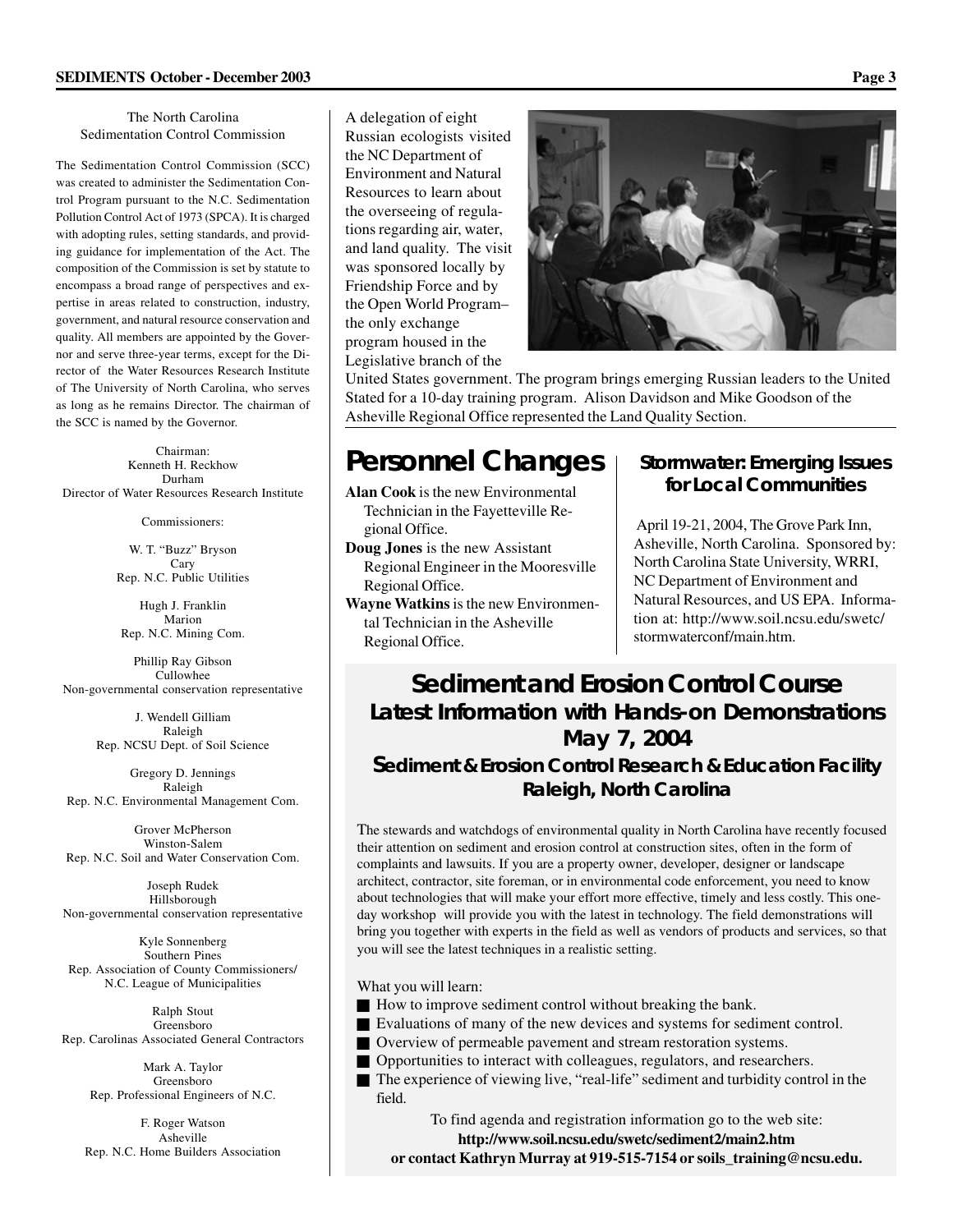# **PAM demonstrations move to the field**

For several years, Dr. Rich McLaughlin of NC State University has been conducting experiments at an outdoor laboratory to find the best ways to use polyacrylamide (PAM) to reduce turbidity in construction site runoff. Under controlled conditions, McLaughlin has discovered some important factors that facilitate the use of PAM to encourage flocculation of suspended soil particles. Based on his laboratory work, he developed a "system" incorporating PAM and enhanced best management practices (BMPs) that he hoped could be used under field conditions to significantly reduce turbidity of water leaving sediment basins and traps. Now, McLaughlin is testing his system in the field.

One of the sites where McLaughlin is testing his PAM-BMP system is Balsam Mountain Preserve in mountainous Jackson County. His work is being supported by Balsam Mountain Preserve, NC State University, and a Clean Water Act Section 319 grant awarded through the N.C. Department of Environment and Natural Resources. Balsam Mountain Preserve is a 4,400-acre residential development that markets itself as a "human settlement within a park." The development has committed to restoring many miles of streams impacted by past logging operations and to preventing any additional sediment impacts from golf course and home construction. In addition to heavy use of mulch (produced on site by shredding of trees removed during clearing) as groundcover and use of special construction practices designed to reduce erosion from unpaved roads on step slopes, Balsam Mountain Preserve has provided McLaughlin a number of test sites and a grading contractor trained as a Clear Water Contractor to help test his PAM-BMP system.

One test site has been cleared for construction of a horse barn (upslope terrace) and summer horse pasture (downslope). Sediment control BMPs were put into place concurrent with clearing, and 8-10 inches of mulch–and on one particularly steep slope, bonded fiber matrix–were applied to slopes immediately after grading was complete. The pasture area was hydroseeded.

At the upslope site, McLaughlin has installed the first element of the PAM-BMP system, an enhanced sediment trap. The enhancement consists of a skimmer, which dewaters the trap from the pool surface thereby removing much of the heavier sediment particles. No PAM is used with the sediment trap. McLaughlin says that to use PAM efficiently, sediment must first be removed from runoff so that PAM can act on suspended solids.

Water from the sediment trap runs through a rip-rap channel to a sediment basin below the future horse pasture. A PAM "floc log" was secured in the basin inlet to provide the first injection of PAM into runoff. However, McLaughlin says a good bit of turbulence is needed to dissolve PAM from a floc log, and placement in a channel or ditch does not provide the required turbulence. Moreover, floc logs must be kept wet to work, and in channels and ditches, they dry out.

The sediment basin has been constructed with forebays and with jute baffles. Forebays provide an easily accessible place for

heavier sediment to accumulate. Jute baffles reduce velocity and turbulence in the basin to maximize the amount of sediment that can settle out in the basin. While the effect of the PAM floc log in the inlet channel was negligible, McLaughlin says that baffles significantly increase the effectiveness of sediment basins.

The sediment basin outlet used a flashboard riser instead of the traditional riser barrel. Boards which fit into slots in the riser can be added or subtracted to raise and lower the water level. This creates a permanent pool most of the time, which improves sediment capture, but allows the basin to be drained for maintenance. A PAM floc log was installed at the bottom of this riser to allow water flowing over the boards to fall on it.

"This is the ideal place for a floc log," says McLaughlin. "The log can stay wet and water falling on the log is effective in dissolving the PAM."

The third component of McLaughlin's system is a rip-rap lined settling pool at the basin outlet. In addition to the log in the riser barrel, a floc log is placed beneath the outlet pipe to provide additional flocculation. Sampling equipment installed at this settling pool has documented turbidity in discharge water as low as 50 NTUs or less.

McLaughlin emphasizes that there is no silver bullet for reducing turbidity in construction site runoff to 50 NTUs. Controlling turbidity requires a carefully thought out systems approach including effective groundcover applied immediately after grading.

"In June we had a four to six inch rain here," says McLaughlin. "On these steep slopes that had been heavily mulched, there was no erosion."

He also emphasizes that "floc logs alone do nothing. You can't just throw one in a ditch and expect it to work."

McLaughlin lists the most important lessons learned through his PAM-BMP research:

- You must match the type of PAM to your soil or suspended sediment and water chemistry.
- You must get the sediment out first, then treat turbidity.
- You must create high flow on floc logs or PAM powder spread on ditch liners followed by turbulence to get PAM to react with the suspended sediment.
- Basins and traps can be made more effective at a low cost and a low labor requirement.
- Jute/coir baffles in basins dampen vertical and forward velocity better than traditional silt fence. Tree protection fence is a good choice for the first in a series of baffles because it is tougher and stands up better under high velocities.
- You can improve effectiveness and save money by using a skimmer instead of a stone outlet on sediment traps.
- Basin and trap inlets need good erosion protection.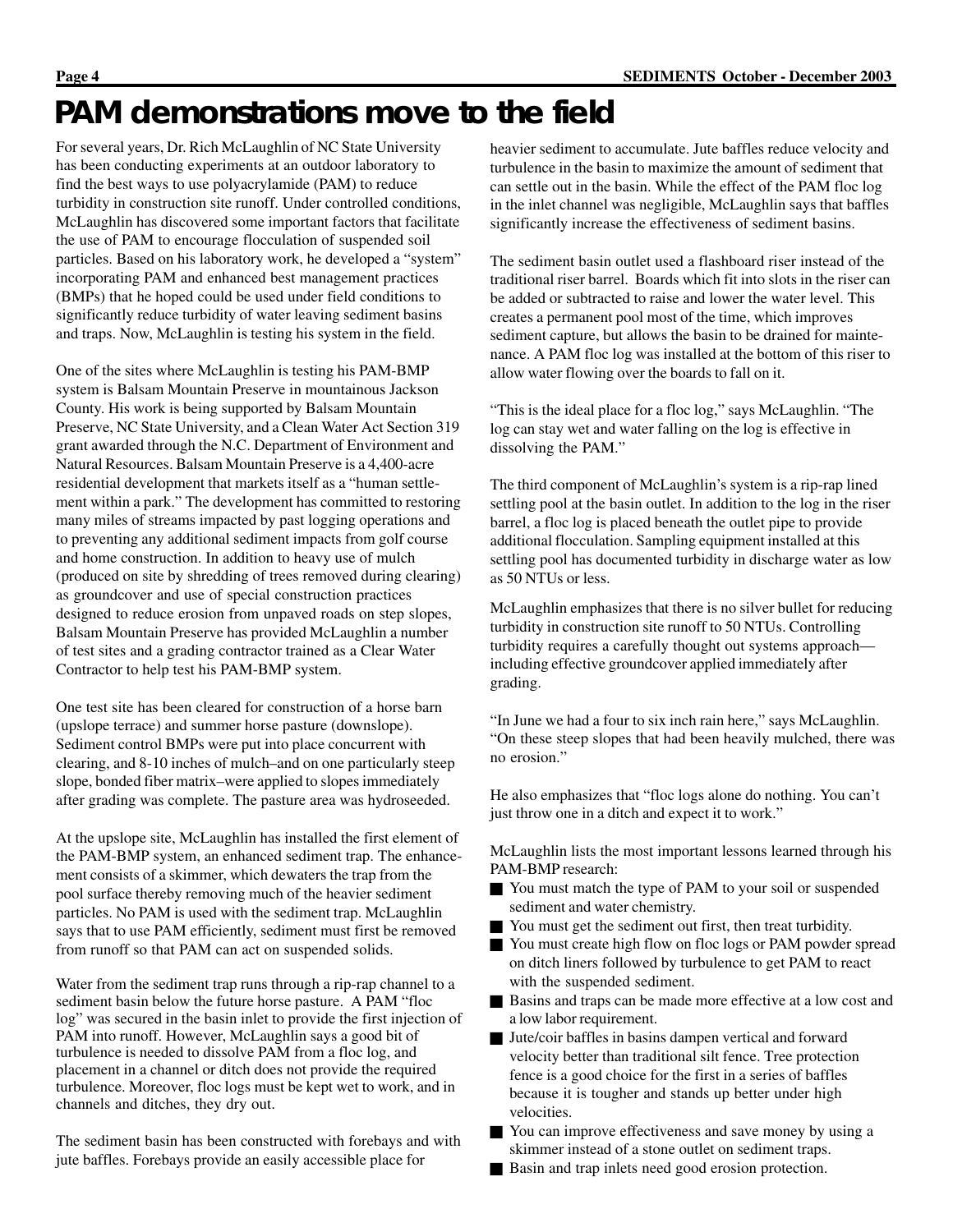



A skimmer improves the effectiveness of this sediment trap in removing sediment from runoff. Sediment must be removed from runoff before treating with PAM to reduce turbidity. Dr. Rich McLaughlin points out erosion at an inlet on the far side of the trap. "Inlets should be protected," says McLaughlin, "otherwise, the trap fills up with sediment eroded from its own banks. That's silly!"



A PAM floc log is secured just below the basin outlet pipe where flow will dissolve more PAM and encourage flocculation in this settling pool, which is at the end of the PAM-BMP train. Sampling here has shown turbidity as low as 50 NTU.



Jute baffles in this large riser-barrel basin have slowed water velocity and encouraged sediment to drop out in forebays just below the inlet. One side of the first baffle has collapsed. McLaughlin recommends using tree protection fence as the first baffle because it can better withstand the force of water rushing into the basin.



The traditional riser barrel has been replaced with a flashboard riser that allows the researchers to retain water in the riser and pool. A PAM floc log is suspended in the barrel. McLaughlin says this is the ideal place to use a floc log.

### **Express Erosion and Sedimentation Control Plan Review Available in the Wilmington Region**

As part of a pilot project called for by the North Carolina General Assembly, the Division of Land Resources has established a procedure for express review of erosion and sedimentation control plans in the Wilmington Region ONLY.

For an additional fee, a Land Resources staff person in the Wilmington Regional Office dedicated to the express plan review project will complete a plan review within three days after receiving a COMPLETE plan. There is a \$300 per acre fee (\$250/acre express fee + \$50/acre normal fee) up to eight (8) acres. For nine (9) acres and above, the fee is a flat \$2,000 (express fee) + \$50 per acre (normal fee). For additional information contact Wilmington Regional Engineer Dan Sams at (910) 395-3900 or dan.sams@ncmail.net.